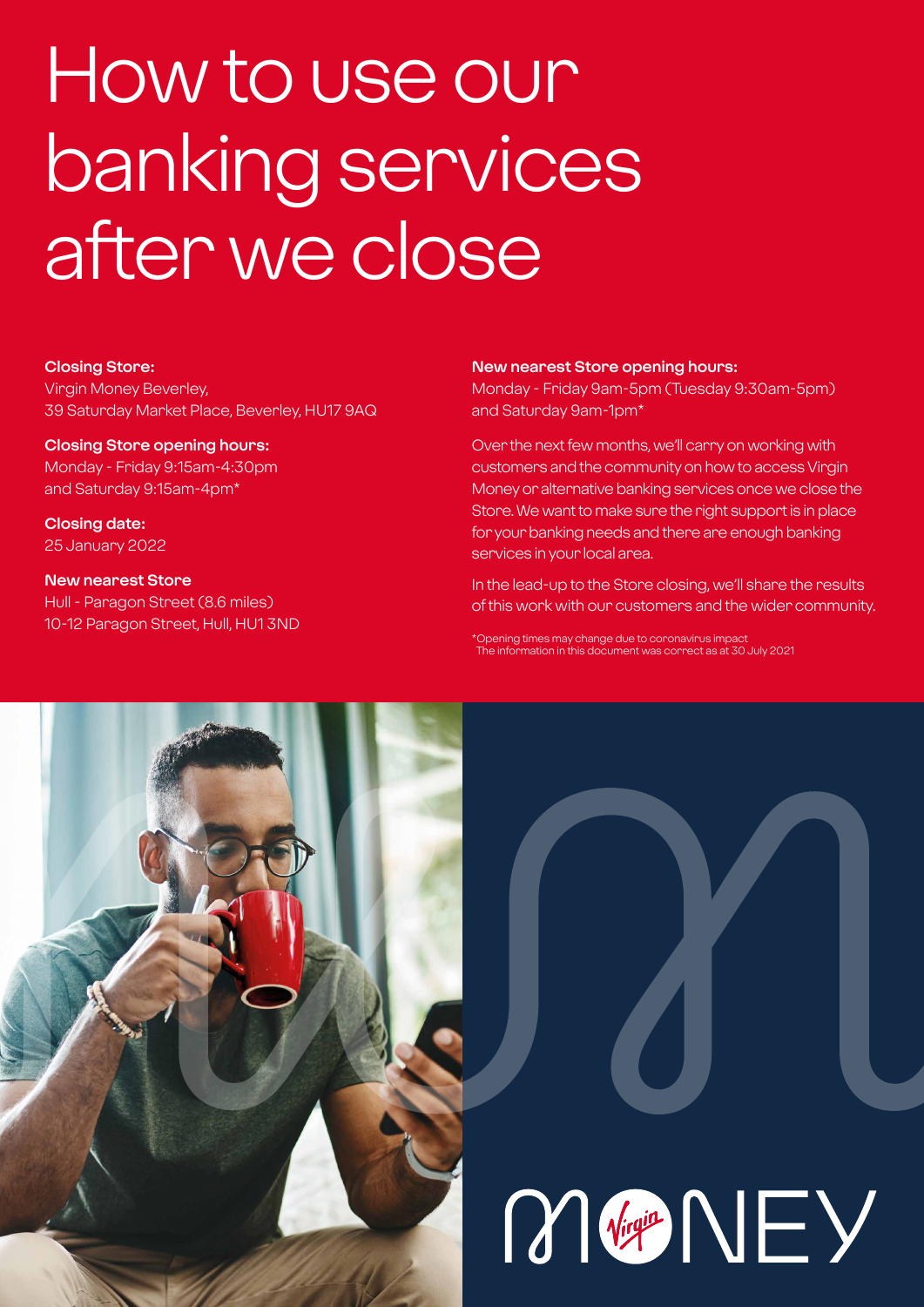## Understanding the impact of closing this Store

### Background

More and more customers are taking advantage of our digital services and only visiting Stores when they want to discuss a significant life event. Between April 2019 and July 2021 we've seen digital registrations increase from 48.7% to 57.6% across our personal customers, and daily internet banking and mobile app logins are up 66%.

It's important to balance investment in digital services with making sure our Store network continues to meet the needs of our customers. This means that we've made the difficult decision to close a number of Stores, including Beverley.

This decision has been reached after considerable thought and analysis which includes input from local management.

Our Stores will continue to be a really important part of what we do and we've recently refreshed and revitalised them now that we're one Virgin Money brand.

We've signed up to the UK Finance Access to Banking Standard and follow this for all Store closures: **[www.lendingstandardsboard.org.uk/wp-content/](http://www.lendingstandardsboard.org.uk/wp-content/uploads/2017/07/Access_to_Banking_Standard.pdf) [uploads/2017/07/Access\\_to\\_Banking\\_Standard.pdf](http://www.lendingstandardsboard.org.uk/wp-content/uploads/2017/07/Access_to_Banking_Standard.pdf)**. On 21 September 2020, the Financial Conduct Authority (FCA) introduced new standards which we'll also follow. More info can be found at **[www.fca.org.uk/publication/finalised](http://www.fca.org.uk/publication/finalised-guidance/fg20-03.pdf)[guidance/fg20-03.pdf](http://www.fca.org.uk/publication/finalised-guidance/fg20-03.pdf)**

### Considerations

In trying to decide whether to close a Store, we look at a lot of different things.

As well as how often a Store is used, we look at how local customers – including potentially vulnerable groups and business customers – will be able to carry on using banking services after the Store closes.

- > Number of customers using the Store
- > Number of other Stores we have in the area
- > Distance to nearest Store
- > Change in number of transactions in Store
- > Change in customer use of Store
- > Current lease on Store
- > ATM availability
- > Access to other banks in the area
- > Banking services at the local Post Office\*\*
- > Public transport to other Stores
- > Other ways to bank (e.g. mobile, internet and phone)
- \*\*Business customers will be charged their agreed tariff for transactions, except Change Giving where the costs are recharged monthly in arrears.

Our decision to close Beverley Store was influenced by the following:

- > We continue to see an increase in mobile use and customers signing up for digital services.
- > Should a customer wish to use a Store for general advice or to discuss a product, Hull - Paragon Street Store is 8.6 miles away and there are a further 3 Stores within 33 miles.
- > There are other ATMs in the area that are free to use.
- > Our mobile, internet and telephone banking facilities allow customers to do most day-to-day tasks, like balance checks, viewing transactions, transferring money between accounts, paying bills and cancelling / amending regular payments. Customers can even pay in a cheque on the go.
- > Customers are also able to use our mobile app to make external payments in a number of different ways and we're continuing to make our digital banking services bigger and better.
- > The local full service Post Office is located nearby on 39-41 Toll Gavel and provides personal and business customers with an alternative way to do their day-to-day banking transactions, such as cash withdrawals and paying in cash and cheques.
- > Customers can get all the information about our products and services, or raise any concerns by calling us on **0800 121 7365**. Our opening times are 7am to 9pm Monday to Saturday and 10am to 5pm on Sundays.
- > All our Stores offer an identical service, with good accessibility.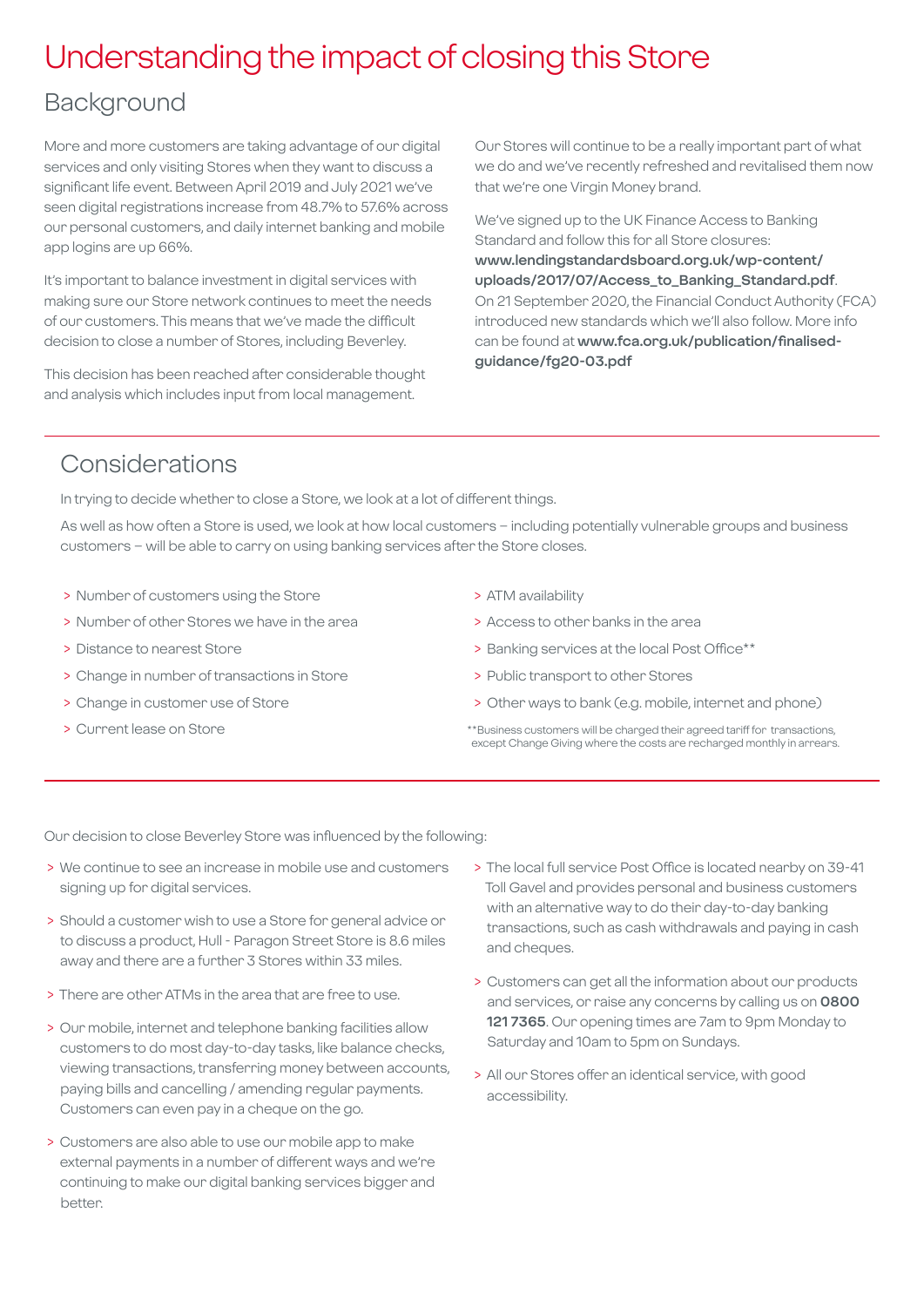## Understanding the impact of closing this Store

## What influenced our decision?

We've looked at how all customers, particularly those potentially vulnerable groups and businesses, can continue to access banking services after the Store closes. Below is some important info about how our customers are using the Store:

## 30%

#### **Transactions down year on year**

- > **71%** of customers visited the Store 3 times or less in the last 12 months (with more than half of these also using alternative channels with 45% digitally active)
- > Of our customers aged 70 and above, 66% visited the Store on 3 days or less during the last 12 months.
- > Potentially vulnerable customers (within one or more of the following; over 70 years old, receive benefits, have a basic Personal Current Account, are Store users only or are in arrears) 69% of those customers visited the Store on 3 days or less during the last 12 months.

 > Micro Enterprises & Charities Customer Insight - 64% of micro enterprises visited the Store on 3 days or less during the last 12 months, with 41% of transactions involving cash. 64% of charities visited the Store on 3 days or less during the last 12 months, with 42% involving cash.

Our Store colleagues will actively engage with customers, including those potentially vulnerable, to discuss their options and support how they'd like to bank, along with engaging with local groups in the community.

Details of the activities, additional support requirements, feedback received and remedial action needed will be included in the Store Review document, which will be available on our website and in Stores this December.

## Local information

Beverley is a market town in the East Riding of Yorkshire and is 8 miles north-west of Hull.

The Store is situated in the centre of Beverley, with other banks nearby including TSB, Barclays, HSBC, Santander, NatWest and Halifax.

Hull - Paragon Street Store, which is 8.6 miles away, also offers a full service in Store.

#### **Transport Links**

Train services run twice an hour between Beverley and Hull, with scheduled journey times of 13 minutes.

Local bus services run every 30 minutes, with scheduled journey times of 30 minutes.

Road links between Beverley and Hull are serviced by the A1079 with average journey times of less than 20 minutes.

#### **Mobile Phone Signal availability**

Beverley is well serviced by all national mobile phone networks with 4G services available from all national operators. (source Ofcom)

#### **ISP & available speeds**

Beverley is well serviced by all national providers with standard and ultrafast broadband availability. (source Ofcom)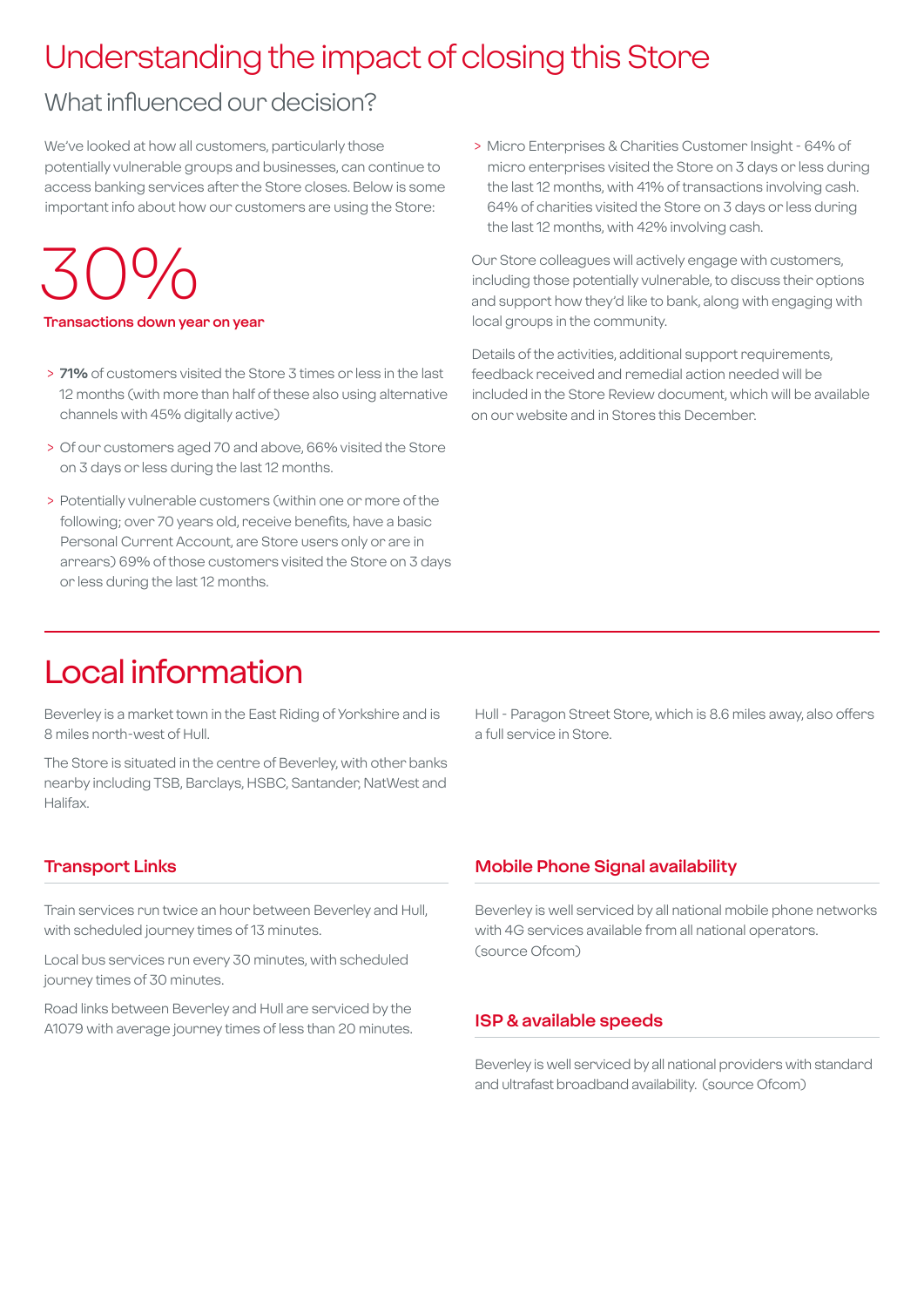## Distances to local services from the closing Store

#### **Distance to our nearest Stores** virginmoney.com/store-finder



**Hull - Paragon Street** 10-12 Paragon Street, Hull, HU1 3ND Monday - Friday 9am-5pm (Tuesday 9:30am-5pm) and Saturday 9am-1pm\*



**Hull - Holderness Road**

214 Holderness Road, Hull, HU9 2AA Monday - Friday 9:15am-4:30pm\*



#### **Scunthorpe**

124 High Street, Scunthorpe, DN15 6ES Monday - Friday 9:15am-4:30pm and Saturday 9:15am-4pm\*



#### **Grimsby**

12 Bethlehem Street, Grimsby, DN31 1JZ Monday - Friday 9:15am-4:30pm and Saturday 9:15am-4pm\*

#### **Distance to Post Office**

www.postoffice.co.uk/branch-finder



## 499 ft

**Beverley** 39-41 Toll Gavel, Beverley, HU17 9AA Monday - Saturday 8:30am-5:30pm There is a full service Post Office available nearby on Toll Gavel in Beverley

#### **Competitor sites in current location?**

#### **Nearest Link ATM**

link.co.uk/atm-locator





## 0.04 miles

**Santander** 20-22 Toll Gavel, Beverley, HU17 9AP

## Other places you can bank locally





You can get a copy of this impact assessment on our website, in Store or by calling us.

- > 39 Saturday Market Place, Beverley, HU17 9AQ
- > 0800 121 7365
- > virginmoney.com/store-closures